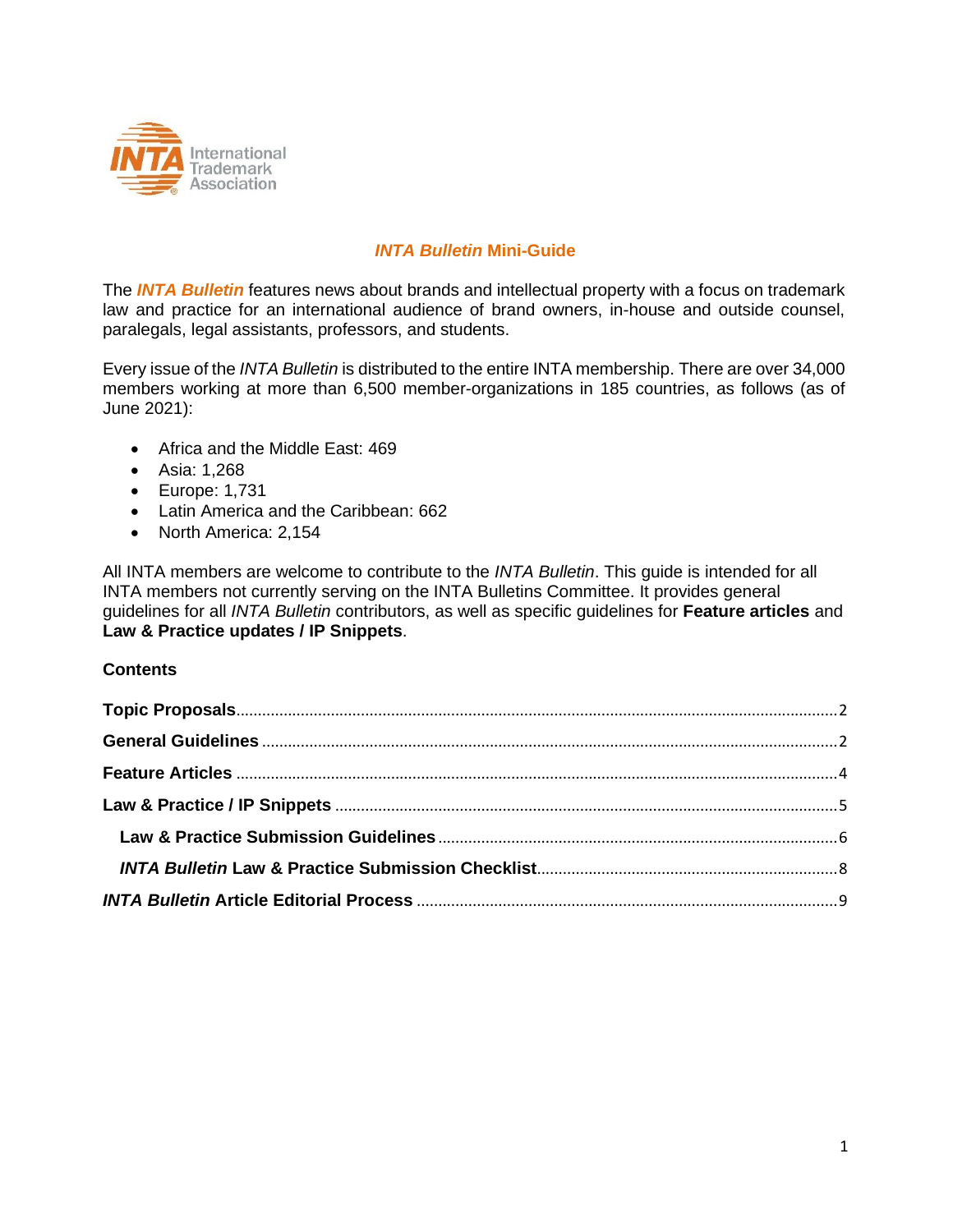## **Topic Proposals**

All INTA members are eligible to write for the *INTA Bulletin*. However, before writing or submitting an article for publication, authors *must* confirm that their topic is available and appropriate for the *INTA Bulletin*. Pre-written articles that are submitted without approval may be rejected.

Send your topic proposals to your contact on the INTA Bulletin editorial team at **bulletin@inta.org**.

### **General Guidelines**

Once a topic is approved, authors should pay close attention to the following general guidelines:

<span id="page-1-1"></span><span id="page-1-0"></span>

| "News Hook"                       | Identify the most critical piece of information that you<br>want to convey to the reader and start the article with<br>this.                                                                                                                                                                  | <b>Objectivity</b>                 | Write objectively—provide facts, not opinions or<br>judgments. Contributors are not permitted to<br>write or verify articles about a topic or case in<br>which they or their firm is directly involved.                                                                                                              |
|-----------------------------------|-----------------------------------------------------------------------------------------------------------------------------------------------------------------------------------------------------------------------------------------------------------------------------------------------|------------------------------------|----------------------------------------------------------------------------------------------------------------------------------------------------------------------------------------------------------------------------------------------------------------------------------------------------------------------|
| <b>Style</b>                      | Because the readers are so diverse, articles should<br>be clear, simple, and short. Write clearly and<br>succinctly. Use language that a worldwide audience<br>can easily understand. Avoid legal jargon and<br>colloquial language.<br>Keep in mind that the Bulletin is not a law journal.  | <b>Headline</b>                    | Authors should submit all articles with headlines.<br>Keep headlines short. Law & Practice headlines<br>should focus on the nature and importance of the<br>development rather than the parties or marks at<br>issue, beginning with the jurisdiction at issue,<br>followed by a colon and the title of the article. |
| <b>Names and</b><br><b>Titles</b> | Be sure the names, companies, and titles are correct.<br>For first mention of individual names and companies,<br>provide full name, company name, and country. For<br>subsequent mentions, only use the salutation and last<br>name.                                                          | <b>Byline</b>                      | Include the author's first and last name, company,<br>city, country, and committee and subcommittee<br>affiliation (if the author is a committee member).<br>Include this information within the article Word<br>document itself.                                                                                    |
| <b>Terminology</b>                | Be careful when describing a legislature or court<br>action. The terms "passage by the legislature,"<br>"enactment," "implementation," and "issuance" may<br>mean the same or different things. Terms should be<br>used consistently throughout an item (e.g., EC<br>Treaty, Treaty of Rome). | <b>References</b><br>and Citations | Provide links to any outside sources referenced in<br>the article (research, news articles, other INTA<br>Bulletin articles or inta.org pages, etc.).<br>Provide complete case citations, including<br>docket number, court, and date of decision<br>Do not use footnotes.                                           |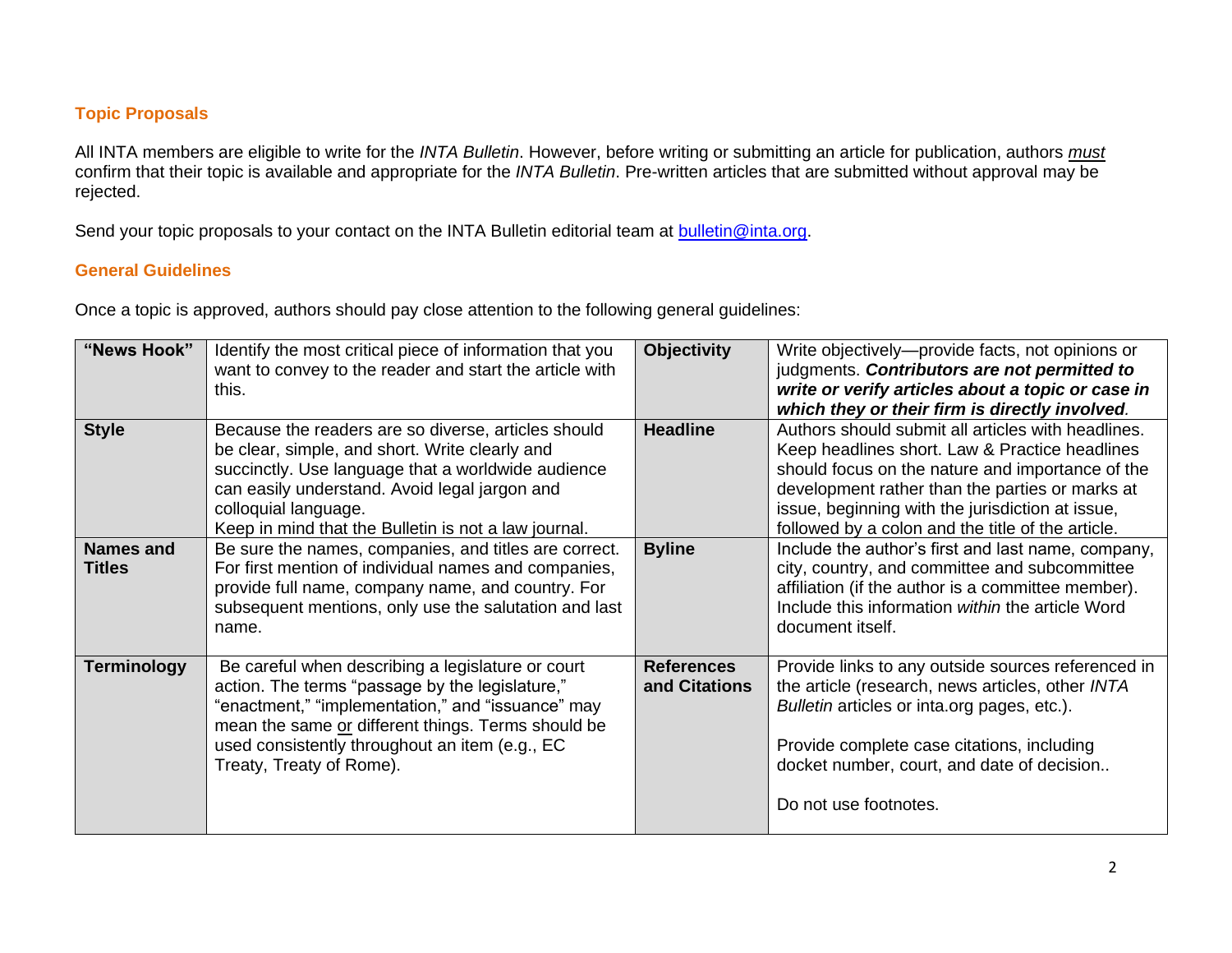| <b>Abbreviations</b>              | Spell out first instance of organization or special terms<br>followed by the abbreviation in parentheses in first<br>mention. Then use abbreviation in all subsequent<br>mentions.                                                                        | <b>Images</b>        | Provide in separate file, high resolution JPEG,<br>TIPP, EPS, or PDF format. Do not embed images<br>in Microsoft Word documents. Indicate the source<br>of the image if copyright permission must be<br>obtained.                    |
|-----------------------------------|-----------------------------------------------------------------------------------------------------------------------------------------------------------------------------------------------------------------------------------------------------------|----------------------|--------------------------------------------------------------------------------------------------------------------------------------------------------------------------------------------------------------------------------------|
| <b>Links</b>                      | Provide relevant URL links.                                                                                                                                                                                                                               | <b>Format</b>        | Microsoft Word, 11 point Times New Roman,<br>single-spacing, with minimal formatting.                                                                                                                                                |
| <b>Timeliness</b>                 | Law & Practice items should be submitted at the very<br>latest within 3 months of the development or 6 weeks<br>of publication of the case / law / regulation.                                                                                            | Length               | Features, 1000-2000 words<br>Law & Practice/IP Snippets, 300-400 words                                                                                                                                                               |
| <b>Deadlines</b>                  | Submission deadlines for upcoming issues of the<br>INTA Bulletin will be provided when the article topic is<br>approved.                                                                                                                                  | Copyright            | INTA owns the copyright for each article that<br>appears in the INTA Bulletin.                                                                                                                                                       |
| <b>Editorial</b><br><b>Review</b> | All articles are subject to the editorial discretion of the<br>INTA Bulletin editorial team. Editors are not required<br>to show the article to the writer before publishing. If<br>only stylistic changes are made, the author will not be<br>consulted. | <b>Republication</b> | INTA will not publish articles that have already<br>appeared in other publications or that have<br>already been published on a firm's website or<br>print materials. Contributors should therefore only<br>submit original articles. |

Click [here](http://www.inta.org/INTABulletin/Pages/Submissions.aspx) for more detail on these general guidelines.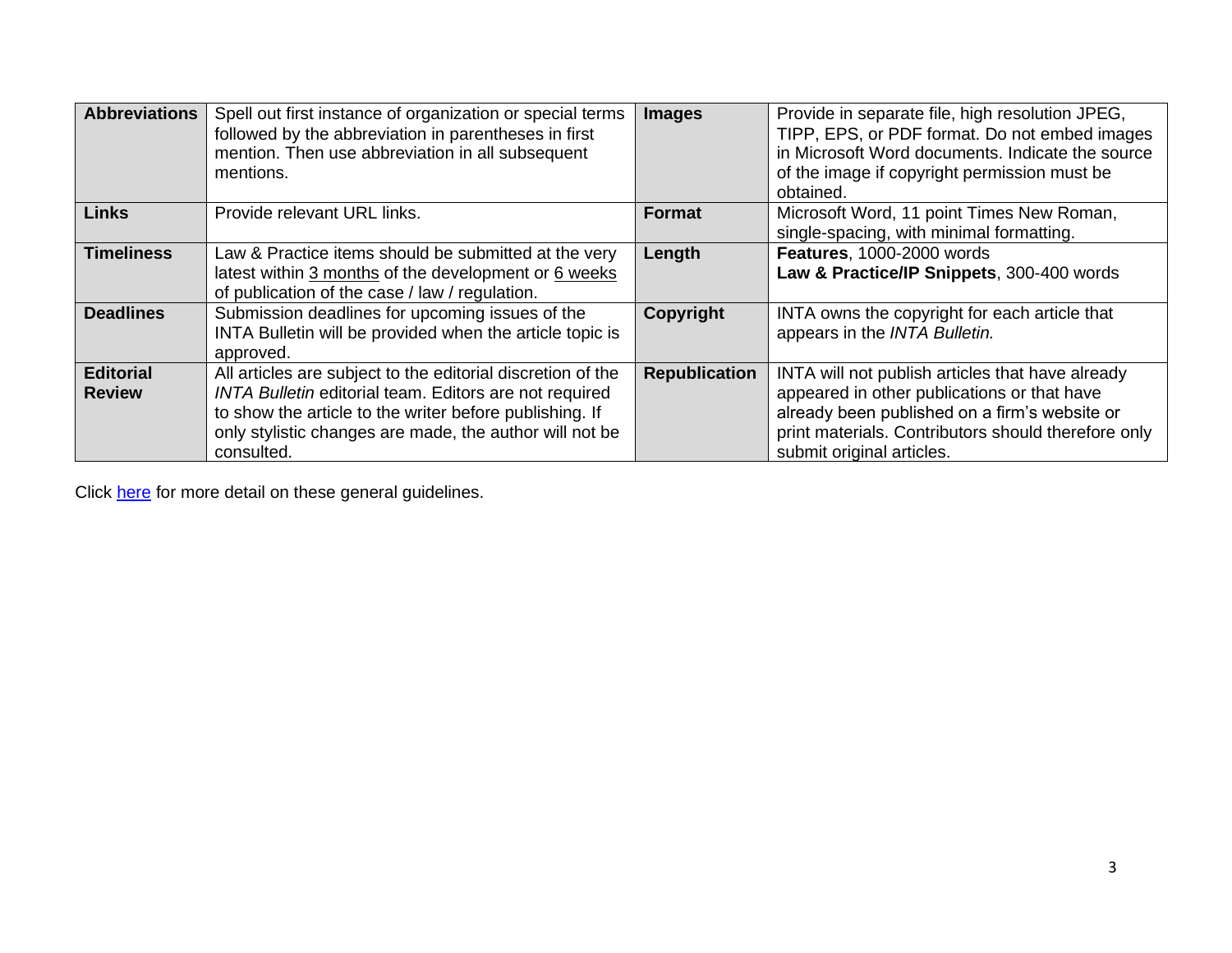# <span id="page-3-0"></span>**Feature Articles**

**Option #1 – Trademark Law Trends and Practice Issues:** These Feature articles cover the following topics:

- major developments in trademark law
- comparisons of how an issue is treated among different countries and regions
- best practices in trademark law
- intersection of trademark law with other areas of law and business
- career information

Articles may also pertain to related matters such as company name registration, licensing, and counterfeiting. Copyright and patent matters generally are covered only if they relate to trademark matters. These articles should not be opinion pieces, nor law review articles.

**Option #2 – Beyond Trademarks:** These Feature articles cover topics relating more broadly to brands, such as:

- The business value of brands
- The contribution of brands to economies and society
- Brand equity
- The impact of innovation, technology, and change on brands

#### *Topics for Articles*

Writers of Feature articles have fairly wide leeway in determining article subjects. If you are unsure if a topic idea fits within the scope defined above, please consult with *INTA Bulletin* editorial team.

**All topics must be approved by the INTA Bulletins editorial team.** When submitting an article topic for approval, please provide the following information:

- the topic;
- the perspective to be taken on the topic;
- any particular cases, laws, or regulations that will be covered;
- the country or countries to be covered;
- any assistance that will be needed from other people (such as co-authors or trademark office officials);
- the proposed deadline for submission of the article; and
- any time sensitivity for the topic.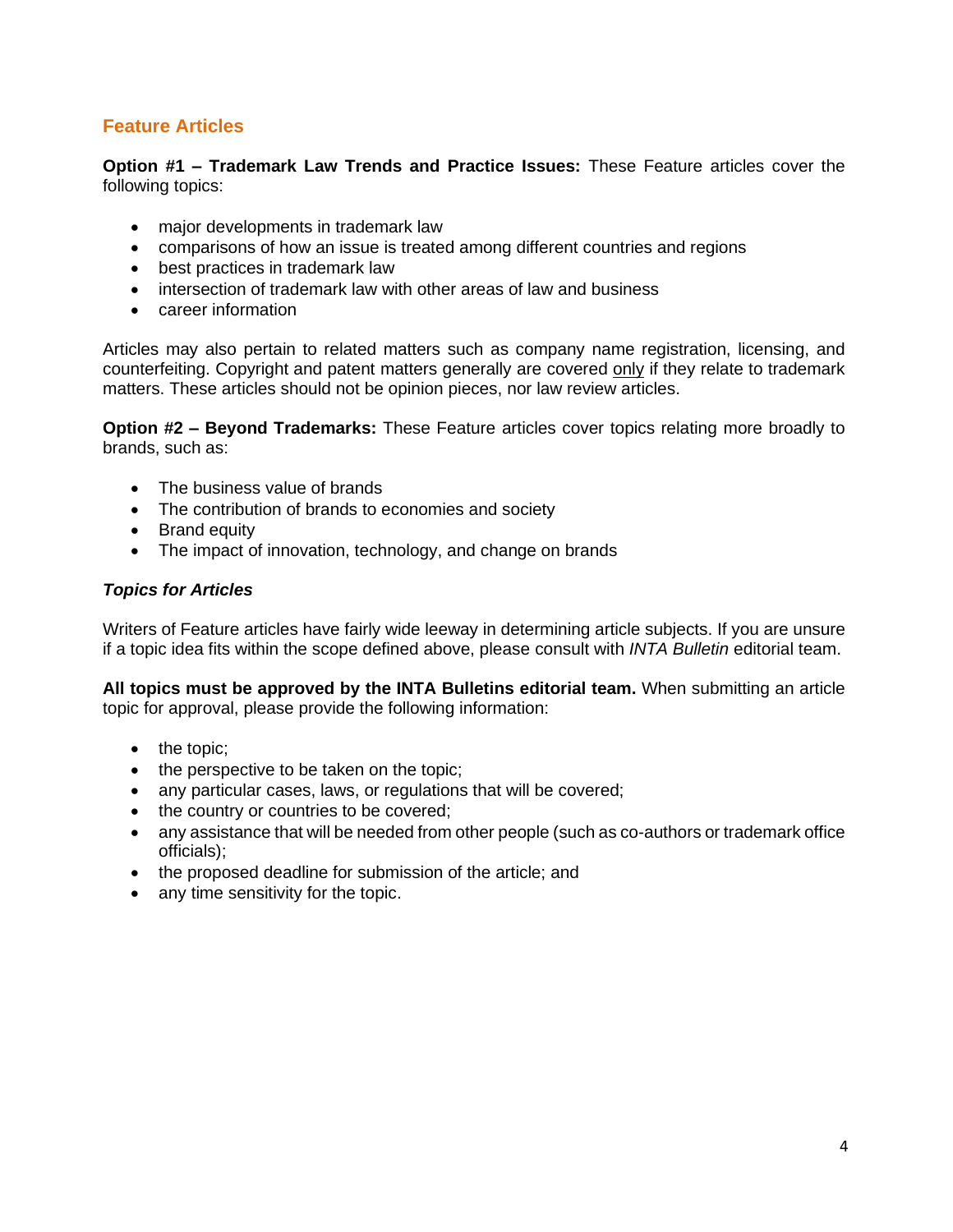# <span id="page-4-0"></span>**Law & Practice / IP Snippets**

**Option #1 – Law & Practice:** The *INTA Bulletin* Law & Practice section alerts INTA members to proposed and actual trademark law developments that are likely to affect their business or practice, including:

- proposed or enacted changes in a national law
- discussions leading to promulgation of a treaty or other international agreement
- changes in examination or registration procedures
- court/administrative decisions that either alter a country's law or interpret for the first time a provision in a country's law

Articles should pertain to trademark matters. Articles may also pertain to related matters such as company name registration, licensing, designs, domain name matters, indigenous rights, right to publicity, unfair competition, and geographic indications. Articles covering issues relating to data protection will also be considered but must include an explanation of the implications for trademarks / brand owners / IP practitioners. Articles covering these topics are subject to approval by the Subcommittee Co-Chairs / editorial team.

Law & Practice articles typically cover recent cases or statutory changes. If a related topic–such as important news impacting trademark law in your country—arises, please first contact the *INTA Bulletin* editorial team. Copyright, patent, and advertising matters generally are not covered unless they have some relevance to trademark matters.

If you are unsure if your submission meets these criteria, please discuss with the *INTA Bulletin* editorial team. For example, non-precedential TTAB decisions in the United States are typically not covered in the *INTA Bulletin* unless they clearly meet the above criteria and are approved by the *INTA Bulletin* editorial team.

**Option #2 – IP Snippets:** Contributors can cover trademark / IP news and developments which may be of interest to the *INTA Bulletin* readers but do not necessarily affect their business or practice. For example:

- In 2017, pictorial representations of the Taj Mahal Palace were registered as "image trademarks" and was likely the first instance of such rights being granted in India.
- Also in 2017, there was a notable increase in trademark filings attributed to political, cultural or newsworthy events, such as a "blockchain" or "fidget spinner."

For these articles, please send your proposed topic idea to the *INTA Bulletin* editorial team prior to writing to determine if it is appropriate for publication*.*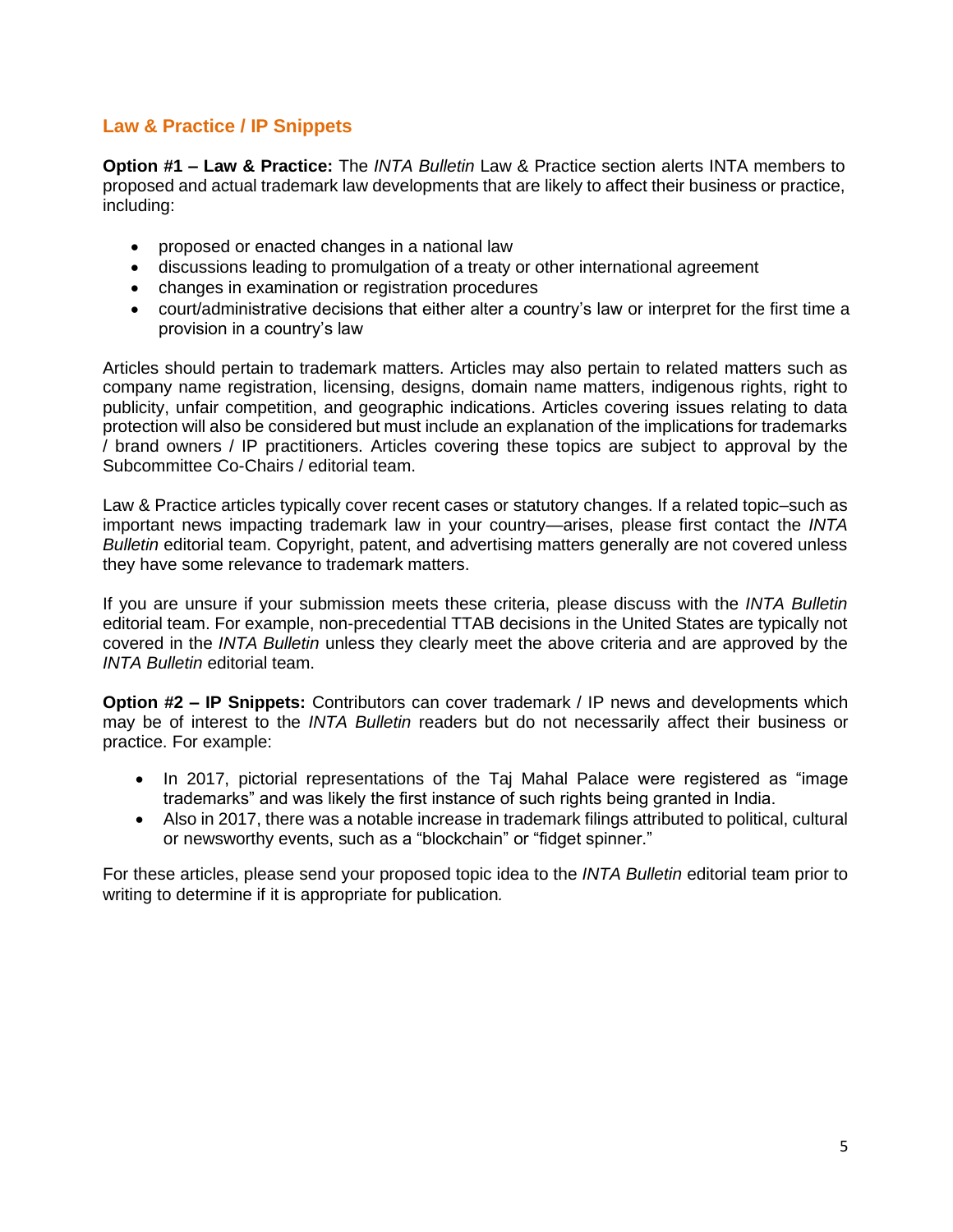## <span id="page-5-0"></span>**Law & Practice Submission Guidelines**

Certain information should be included in every submission. Refer to the below *INTA Bulletin* **Law & Practice Checklist** below.

In general, Law & Practice items should be presented as follows:

- The first paragraph should be no more than two or three sentences long and should identify:
- (i) **who** are the parties/legislature/court
- (ii) **what** has happened or will happen
- (iii) **when** the development happened
- (iv) **where** the development happened
- (v) **why** the development is noteworthy
- Subsequent paragraphs explain in greater detail:
- (i) background information
- (ii) how the development will alter current law and practice
- (iii) the issue's impact on trademark owners

Developments can and should be reported in stages if all information is not available at once. For example, a brief submission stating that Country X is considering revisions to its trademark law should be followed up with another submission when public comments have been made or when the law has been enacted. Similarly, it should be stated whether a low-level decision may be (or has been) appealed. If the decision is subsequently appealed, the author should follow up with another submission.

Clearly identify quotations from case decisions or other materials and provide appropriate citations.

### <span id="page-5-1"></span>*Verification*

The *Bulletin*'s reputation depends on the accuracy and dependability of the information it contains. Therefore, all Law & Practice items **must** be verified by an independent source. Unverified items will not be published except in extraordinary circumstances.

It is the reporter's responsibility to have the item verified before submitting it to the *INTA Bulletin*  editorial team.

Reporters should look for a Verifier in one of the following groups (listed in order of preference):

- 1. INTA Bulletins Committee Members
- 2. Other INTA Committee Members from applicable country
- 3. Other INTA Members from applicable country
- 4. *INTA Bulletin* editorial team suggestions (e.g., local counsel or other associate/agent from applicable country)
- 5. Colleagues who are not INTA members. If the Verifier is not affiliated with an INTA member, the Managing Editor must be supplied with the Verifier's name, address, telephone number and email address.

Consult the INTA Membership Directory on INTA's website for lists of members by country and by committee.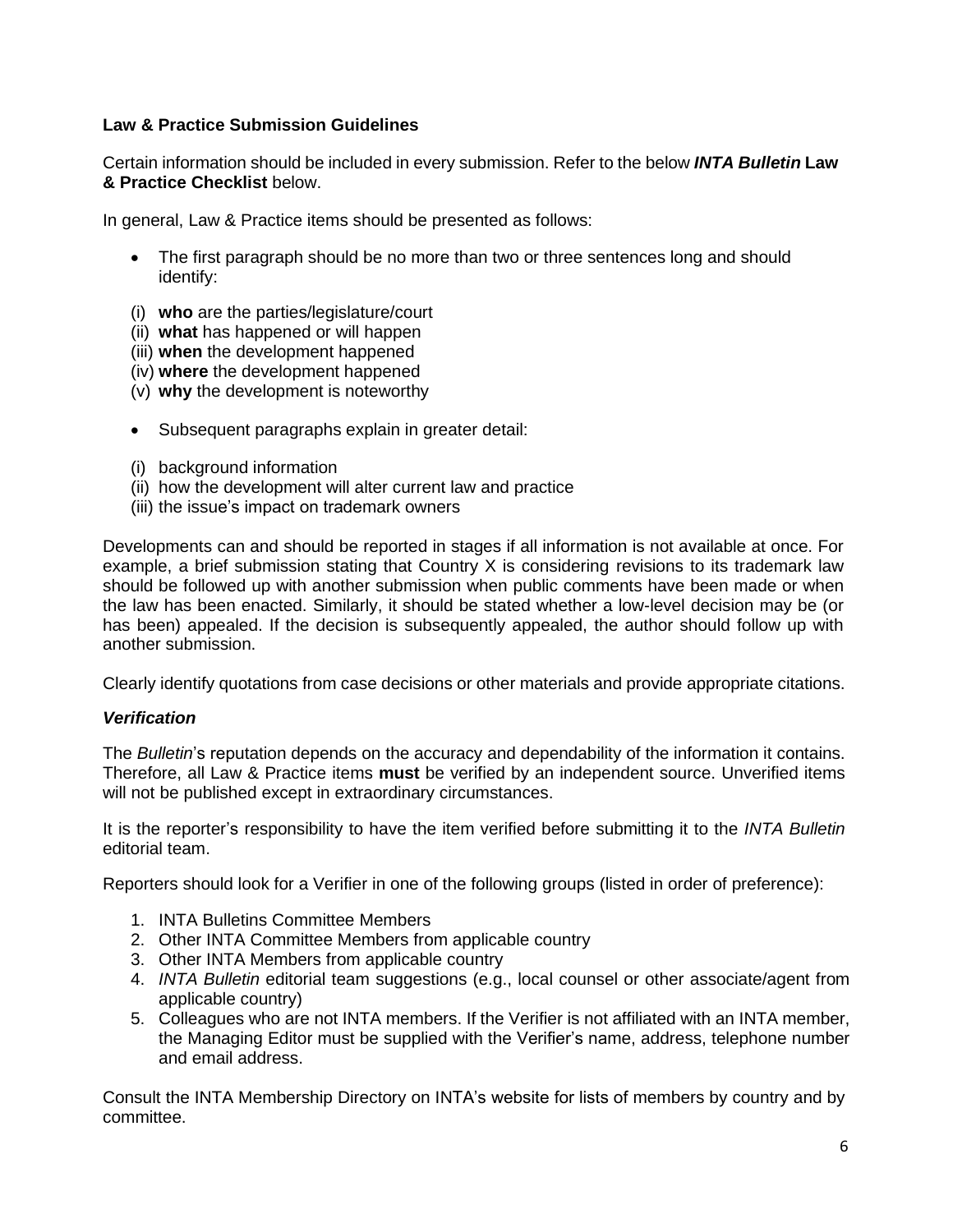## *The Verifier's Responsibility*

A Verifier is required to check the information in the article in at least one independent, respected source to ensure the accuracy of all facts. If a conflict or inaccuracy is found, the verifier should contact the writer and discuss necessary changes. Verifiers should be especially careful of language regarding court decisions that are not final (e.g., use "alleged" infringement or crime). Before sending an article to the *INTA Bulletin* editorial team, the Verifier must make sure that the article is correct in its entirety. The Verifier's name will be included in the byline.

The Verifier is not responsible for editing or proofreading the article.

If the article has been independently translated, the Verifier should review both the original and translated versions of the article to check and confirm the accuracy of the translation.

### *Translation*

When an article is originally written in the author's native language and independently translated into English by a third party prior to submission, both the original and translated versions of the article must be sent to the Verifier so that the Verifier can review both versions and assist in checking the accuracy of the translation.

The author should provide the translator's byline when submitting the article to the *INTA Bulletin*  editorial team.

### *Attribution of Law & Practice Items*

Each *Bulletin* item includes the names of the individuals that prepared the item for publication.

- 1. **Contributor:** the writer of the article
- 2. **Verifier:** the individual who verified the accuracy of the item
- 3. **Translator**: If applicable
- 4. **Source:** the source of the information if the information was derived from another publication or a press release

Most items will have only a **Contributor** and **Verifier.** A **Translator** and **Source** will be credited in appropriate circumstances.

Submit a byline at the beginning of the article using the following format:

Name, firm or company, city, state, country, and committee/subcommittee affiliation

Include this information *within* the article Word document itself. Do not simply include it in a cover email.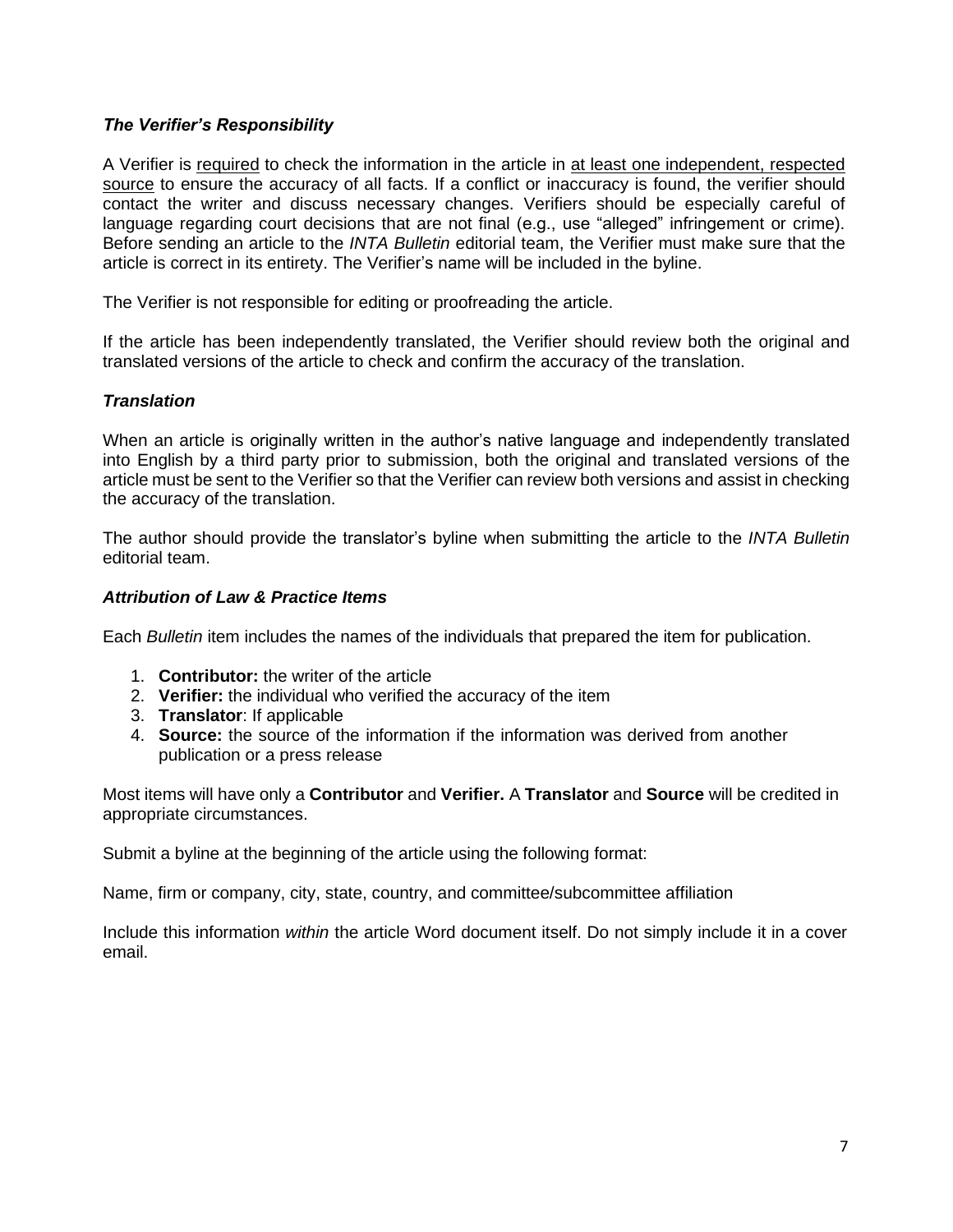# <span id="page-7-0"></span>*INTA Bulletin* **Law & Practice Submission Checklist**

The following information should be included in each submission:

# *Statutory or Procedural Changes*

|                              | Date of development/action                                                     |
|------------------------------|--------------------------------------------------------------------------------|
|                              | Status (e.g., proposed, approved, enacted, subject to appeal)                  |
|                              | Name of the entity taking action (e.g., Congress, Trademark Office)            |
|                              | Actual or projected date of enactment or implementation (effective date)       |
|                              | Description of provisions                                                      |
|                              | Nature of change (statutory, administrative, procedural)                       |
|                              | Significance of development                                                    |
|                              | English translation of law or amendment (if available) for INTA files          |
| <b>Case Law Developments</b> |                                                                                |
|                              | Date of decision                                                               |
|                              | Name of court, tribunal or other body rendering the decision                   |
|                              | Status of decision (e.g., final, subject to appeal)                            |
|                              | Names of plaintiff(s) and defendant(s)                                         |
|                              | Brief description of facts                                                     |
|                              | Brief description of decision and its basis                                    |
|                              | Significance of decision, including what distinguishes it from other cases     |
|                              | Official citation, if available, and indication whether decision was published |
|                              | Images, especially if the case involves trade dress or a design mark           |
|                              | English translation of decision (if available) for INTA files                  |